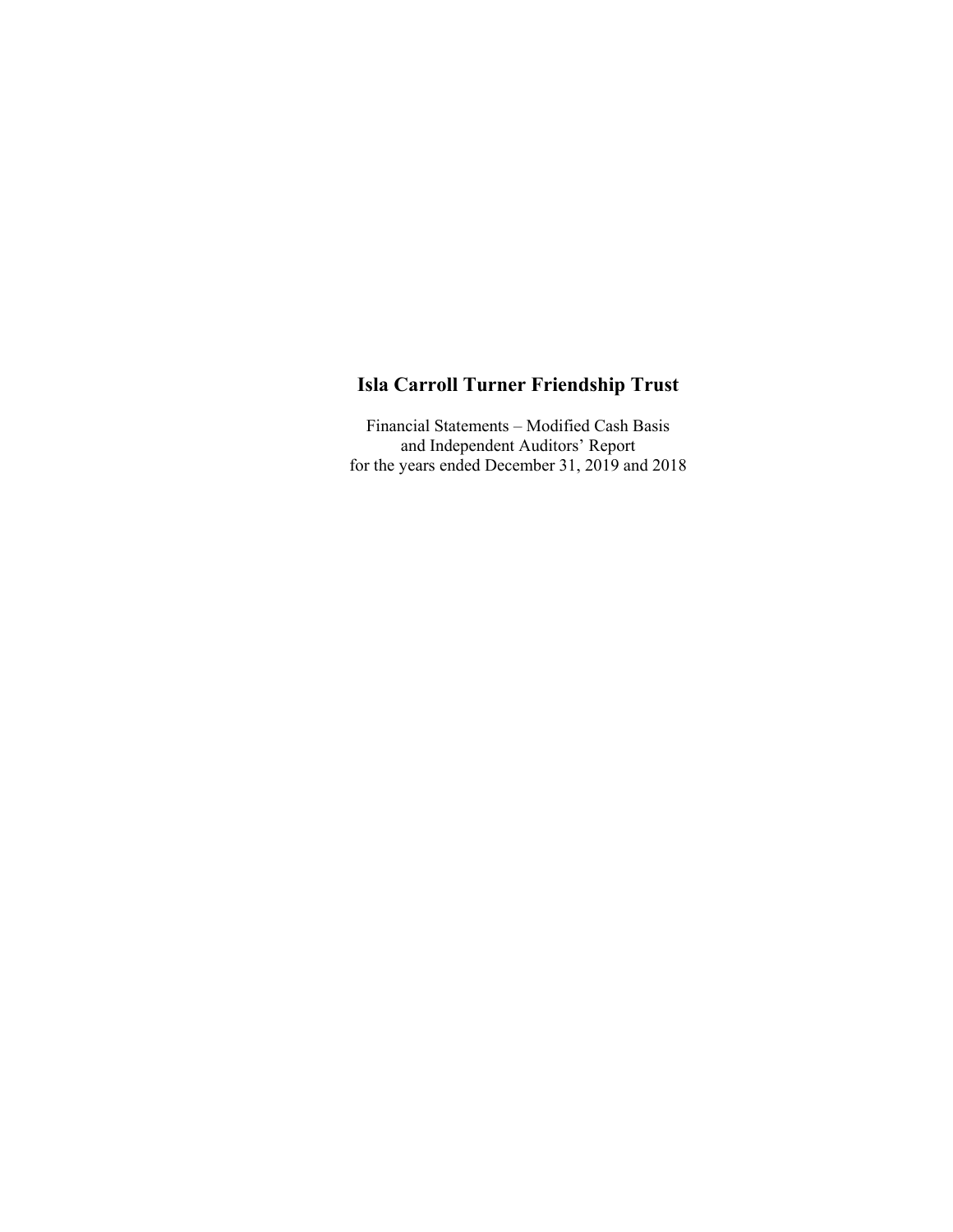|--|

|                                                                                                            | Page |
|------------------------------------------------------------------------------------------------------------|------|
| <b>Independent Auditors' Report</b>                                                                        |      |
| <b>Financial Statements:</b>                                                                               |      |
| Statements of Assets and Net Assets – Modified Cash Basis as of<br>December 31, 2019 and 2018              | 3    |
| Statements of Revenue and Expenses – Modified Cash Basis for the years ended<br>December 31, 2019 and 2018 | 4    |
| Statements of Cash Flows – Modified Cash Basis for the years ended<br>December 31, 2019 and 2018           | 5    |
| Notes to Financial Statements for the years ended December 31, 2019 and 2018                               | 6    |
| <b>Supplementary Information:</b>                                                                          |      |
| Schedule of Grants Paid during the year ended December 31, 2019                                            | 8    |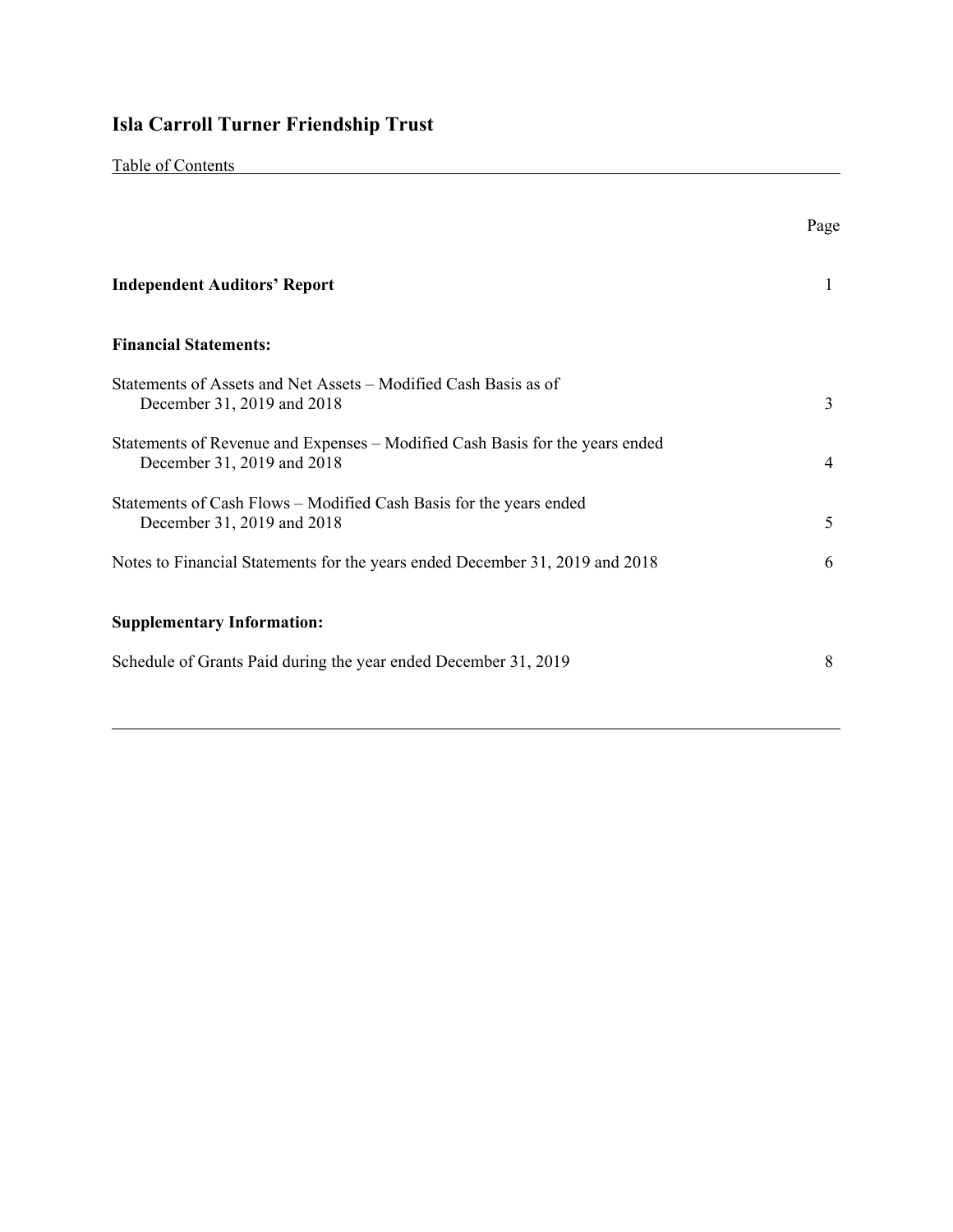## **Independent Auditors' Report**

To the Board of Trustees of Isla Carroll Turner Friendship Trust:

We have audited the accompanying financial statements of Isla Carroll Turner Friendship Trust, which comprise the statements of assets and net assets – modified cash basis as of December 31, 2019 and 2018 and the related statements of revenue and expenses – modified cash basis and of cash flows – modified cash basis for the years then ended, and the related notes to the financial statements.

## **Management's Responsibility for the Financial Statements**

Management is responsible for the preparation and fair presentation of these financial statements in accordance with the modified cash basis of accounting as described in Note 1; this includes determining that the modified cash basis of accounting is an acceptable basis for the preparation of the financial statements in the circumstances. Management also is responsible for the design, implementation, and maintenance of internal control relevant to the preparation and fair presentation of financial statements that are free from material misstatement, whether due to fraud or error.

## **Auditors' Responsibility**

Our responsibility is to express an opinion on these financial statements based on our audits. We conducted our audits in accordance with auditing standards generally accepted in the United States of America. Those standards require that we plan and perform our audits to obtain reasonable assurance about whether the financial statements are free from material misstatement.

An audit involves performing procedures to obtain audit evidence about the amounts and disclosures in the financial statements. The procedures selected depend on the auditors' judgment, including the assessment of the risks of material misstatement of the financial statements, whether due to fraud or error. In making those risk assessments, the auditor considers internal control relevant to the entity's preparation and fair presentation of the financial statements in order to design audit procedures that are appropriate in the circumstances, but not for the purpose of expressing an opinion on the effectiveness of the entity's internal control. Accordingly, we express no such opinion. An audit also includes evaluating the appropriateness of accounting policies used and the reasonableness of significant accounting estimates made by management, as well as evaluating the overall presentation of the financial statements.

We believe that the audit evidence we have obtained is sufficient and appropriate to provide a basis for our audit opinion.

## **Opinion**

In our opinion, the financial statements referred to above present fairly, in all material respects, the assets and net assets of Isla Carroll Turner Friendship Trust as of December 31, 2019 and 2018 and its revenue, expenses and cash flows for the years then ended in accordance with the modified cash basis of accounting.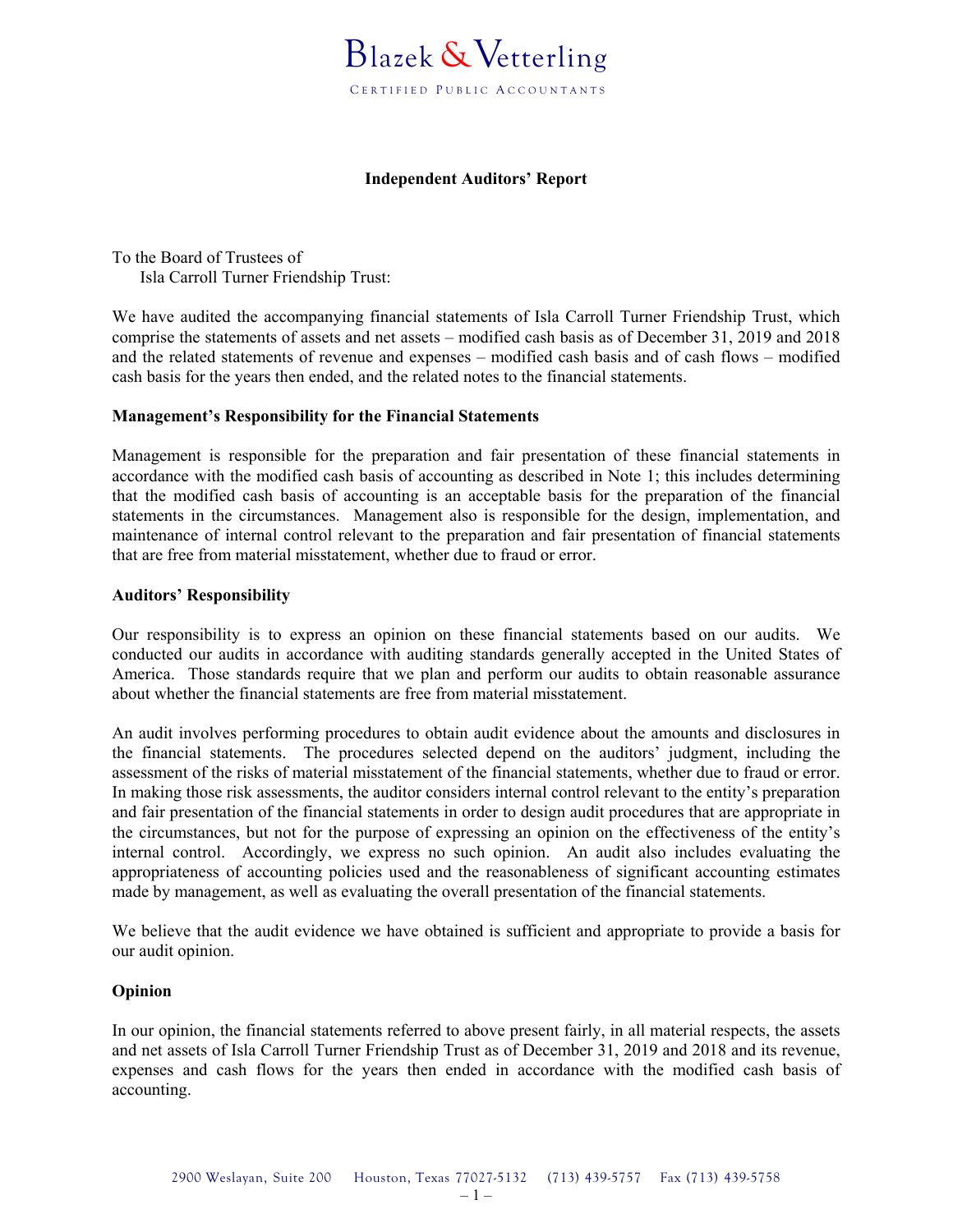#### **Basis of Accounting**

As described in Note 1, these financial statements are prepared on the modified cash basis of accounting, which is a basis of accounting other than accounting principles generally accepted in the United States of America. Our opinion is not modified with respect to this matter.

#### **Supplementary Information**

Our audits were conducted for the purpose of forming an opinion on the financial statements as a whole. Supplementary information in the schedule of grants paid during the year ended December 31, 2019 is presented for purposes of additional analysis and is not a required part of the financial statements. Such information is the responsibility of management and was derived from and relates directly to the underlying accounting and other records used to prepare the financial statements. The information has been subjected to the auditing procedures applied in our audits of the financial statements and certain additional procedures, including comparing and reconciling such information directly to the underlying accounting and other records used to prepare the financial statements or to the financial statements themselves, and other additional procedures in accordance with auditing standards generally accepted in the United States of America. In our opinion, the information is fairly stated, in all material respects, in relation to the financial statements as a whole.

Blazek & Vetterling

September 2, 2020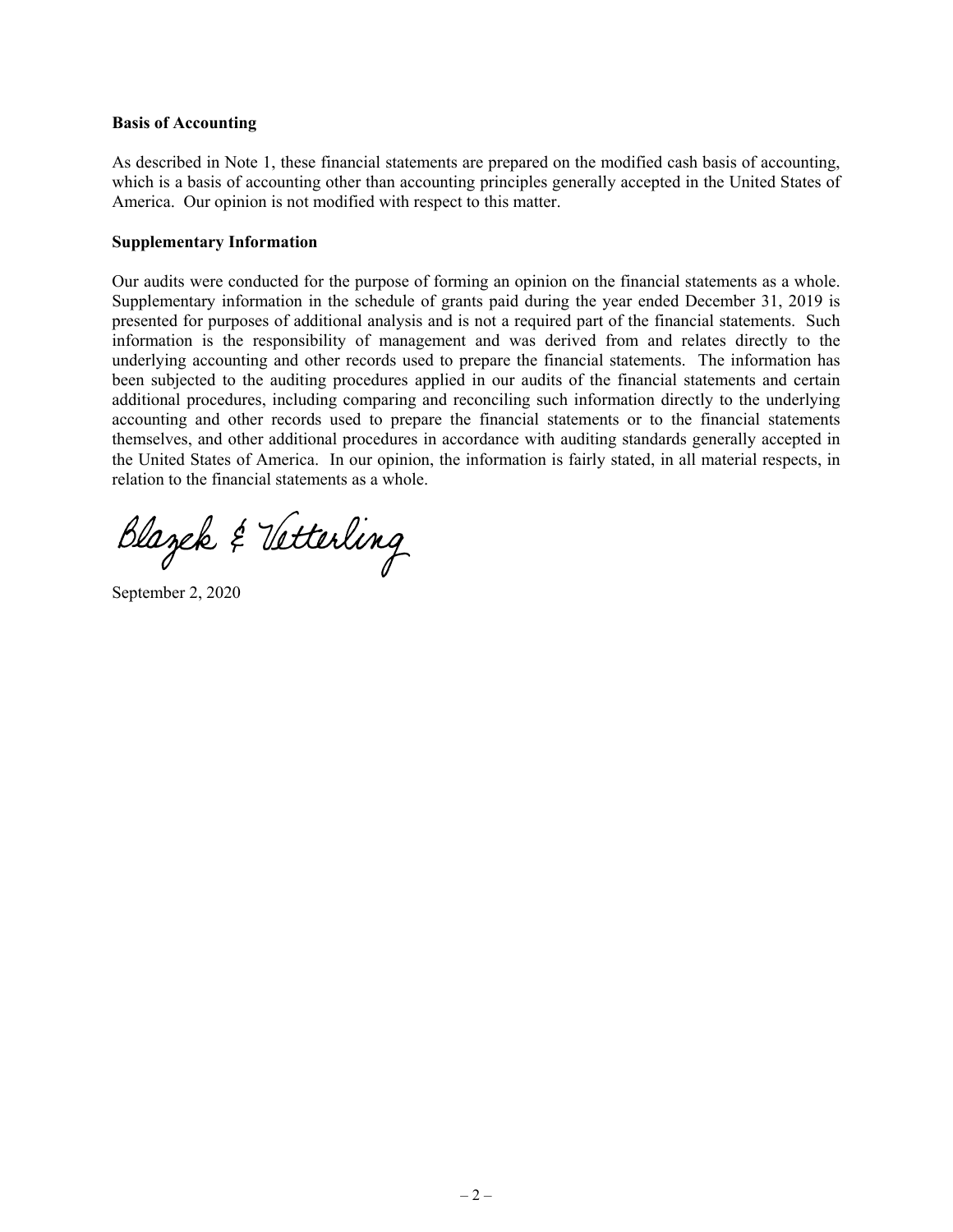Statements of Assets and Net Assets – Modified Cash Basis as of December 31, 2019 and 2018

|                                                                                              |      | 2019                          |          | 2018                          |
|----------------------------------------------------------------------------------------------|------|-------------------------------|----------|-------------------------------|
| <b>ASSETS</b>                                                                                |      |                               |          |                               |
| Cash<br>Investments, at cost ( <i>Note 3</i> ):<br>Common stock<br>Money market mutual funds | $\$$ | 97,208<br>1,089,228<br>12,733 | \$       | 106,148<br>1,106,584<br>6,321 |
| Prepaid excise tax and other assets                                                          |      | 23,903                        |          | 31,943                        |
| <b>TOTAL ASSETS</b>                                                                          |      | <u>,223,072</u>               |          | 1,250,996                     |
| <b>NET ASSETS</b>                                                                            |      |                               |          |                               |
| Net assets without donor restrictions                                                        |      | 1,223,072                     | <b>S</b> | 1,250,996                     |
| <b>TOTAL NET ASSETS</b>                                                                      |      | 1,223,072                     |          | 1,250,996                     |

*See accompanying notes to financial statements.*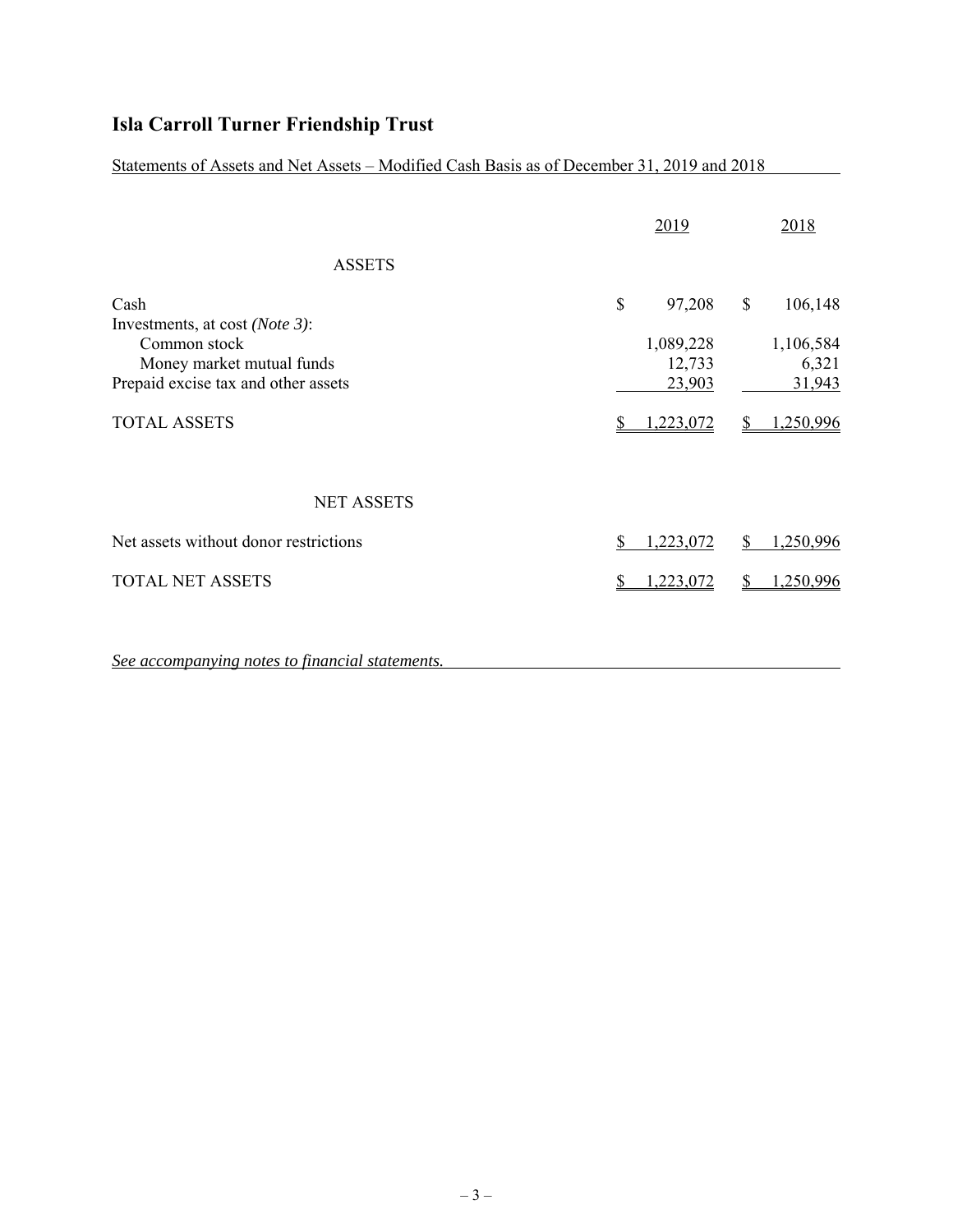Statements of Revenue and Expenses – Modified Cash Basis for the years ended December 31, 2019 and 2018

|                                                                                                                                    | 2019                                                          | 2018                                                |
|------------------------------------------------------------------------------------------------------------------------------------|---------------------------------------------------------------|-----------------------------------------------------|
| <b>REVENUE:</b>                                                                                                                    |                                                               |                                                     |
| Interest and dividends<br>Realized gain on sale of investments<br>Investment custodial and management fees<br>Total revenue        | $\mathbb{S}$<br>1,799,431<br>776,857<br>(38,098)<br>2,538,190 | 1,728,776<br>\$<br>870,698<br>(43,070)<br>2,556,404 |
| <b>EXPENSES:</b>                                                                                                                   |                                                               |                                                     |
| Program services:<br>Grants made<br>Salaries and related costs<br>Office rent                                                      | 2,370,000<br>84,060<br>21,881                                 | 2,354,000<br>81,393<br>23,083                       |
| Other<br>Total program services                                                                                                    | 15,518<br>2,491,459                                           | 15,987<br>2,474,463                                 |
| Management and general:<br>Professional fees<br>Salaries and related costs<br>Office rent<br>Other<br>Total management and general | 22,463<br>18,217<br>4,742<br>3,963<br>49,385                  | 20,326<br>17,653<br>5,007<br>3,867<br>46,853        |
| Federal excise tax (Note 4)                                                                                                        | 25,270                                                        | 25,463                                              |
| Total expenses                                                                                                                     | 2,566,114                                                     | 2,546,779                                           |
| CHANGES IN NET ASSETS WITHOUT DONOR RESTRICTIONS                                                                                   | (27, 924)                                                     | 9,625                                               |
| Net assets without donor restrictions, beginning of year                                                                           | 1,250,996                                                     | 1,241,371                                           |
| Net assets without donor restrictions, end of year                                                                                 | 1,223,072                                                     | 1,250,996<br>S                                      |

*See accompanying notes to financial statements.*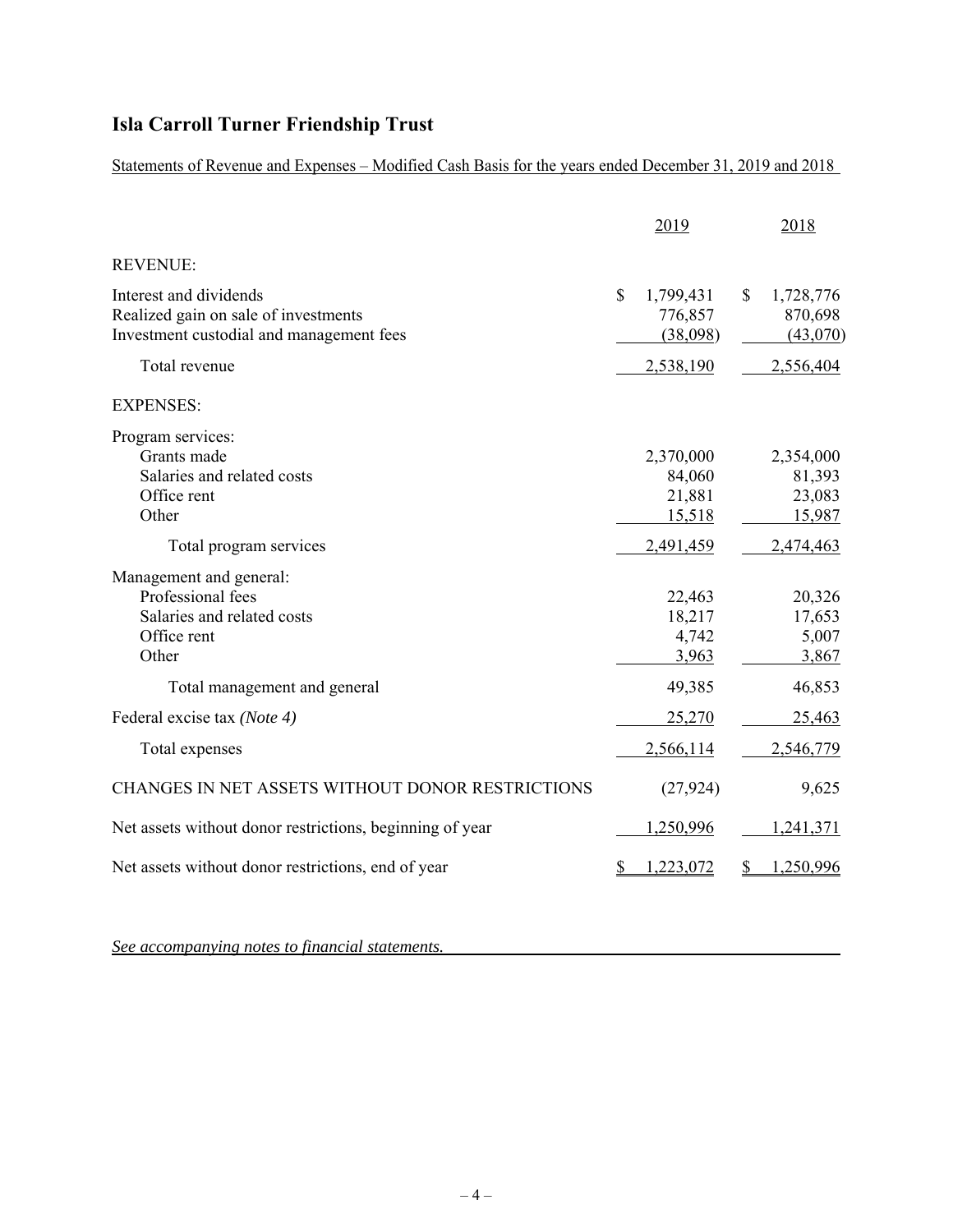Statements of Cash Flows – Modified Cash Basis for the years ended December 31, 2019 and 2018

|                                                                                                                                                                            | 2019                |                        | 2018                |
|----------------------------------------------------------------------------------------------------------------------------------------------------------------------------|---------------------|------------------------|---------------------|
| CASH FLOWS FROM OPERATING ACTIVITIES:                                                                                                                                      |                     |                        |                     |
| Changes in net assets without donor restrictions<br>Adjustments to reconcile changes in net assets without<br>donor restrictions to net cash used by operating activities: | \$<br>(27, 924)     | \$                     | 9,625               |
| Realized gain on sale of investments<br>Changes in prepaid excise tax and other assets                                                                                     | (776, 857)<br>8,040 |                        | (870, 698)<br>3,957 |
| Net cash used by operating activities                                                                                                                                      | (796, 741)          |                        | (857,116)           |
| CASH FLOWS FROM INVESTING ACTIVITIES:                                                                                                                                      |                     |                        |                     |
| Proceeds from sale of investments<br>Net change in money market mutual funds held as investments                                                                           | 794,213<br>(6, 412) |                        | 888,262<br>3,203    |
| Net cash provided by investing activities                                                                                                                                  | 787,801             |                        | 891,465             |
| NET CHANGE IN CASH                                                                                                                                                         | (8,940)             |                        | 34,349              |
| Cash, beginning of year                                                                                                                                                    | 106,148             |                        | 71,799              |
| Cash, end of year                                                                                                                                                          | 97,208              | $\mathbf{\mathcal{S}}$ | 106,148             |
| Supplemental disclosure of cash flow information:<br>Federal excise tax paid                                                                                               | \$15,500            |                        | \$24,000            |
| See accompanying notes to financial statements.                                                                                                                            |                     |                        |                     |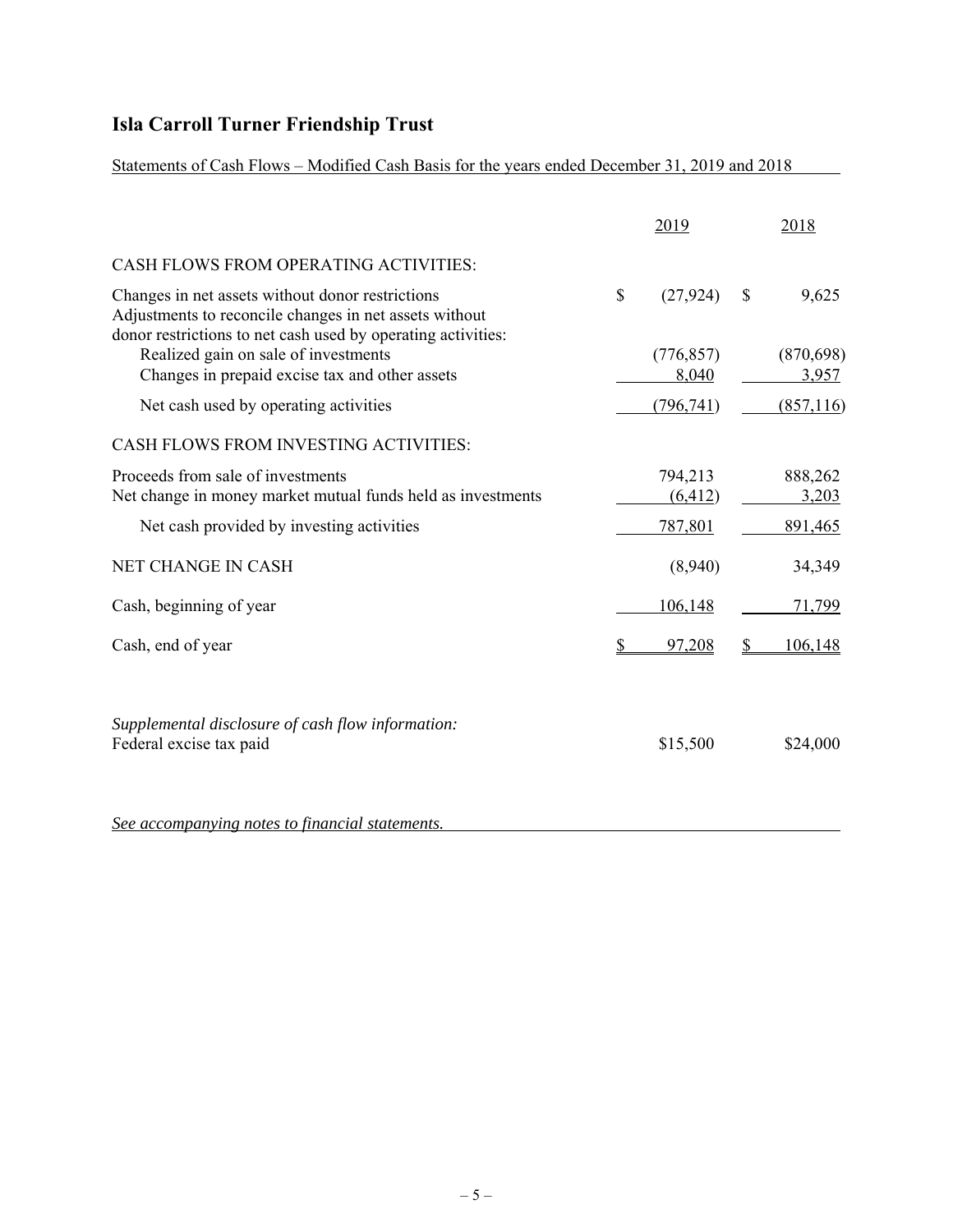Notes to Financial Statements for the years ended December 31, 2019 and 2018

## **NOTE 1 – ORGANIZATION AND SIGNIFICANT ACCOUNTING POLICIES**

Organization – Isla Carroll Turner Friendship Trust (the Trust) was established in 1956 by Isla Carroll Sterling Turner. The Trust provides grants to charitable organizations for the purpose of assisting the elderly and older adults with Down's Syndrome in the State of Texas.

Basis of presentation – The Trust's financial statements are presented in accordance with the modified cash basis of accounting. This method of accounting differs from generally accepted accounting principles primarily in that investments are reported at cost rather than fair value, revenue is recognized when received rather than when earned, and expenses are recognized when paid rather than when incurred. The Trust recognizes federal excise tax expense and any related asset or liability in the tax year to which it pertains. Realized gains and losses on sales of investments are computed using the first-in, first-out method.

Federal income tax status – The Trust is exempt from federal income tax under  $\S501(c)(3)$  of the Internal Revenue Code (the Code), and is classified as a private foundation, which is subject to excise tax on net investment income.

Net asset classification – Net assets, revenue, gains, and losses are classified based on the existence or absence of donor-imposed restrictions. *Net assets without donor restrictions* are not subject to donor-imposed restrictions even though their use may be limited in other respects such as by contract or board designation. The Trust only has *net assets without donor restrictions* as they are available to support the broad purposes of the Trust.

Functional allocation of expenses – Expenses are reported by their functional classification. Program services are the direct conduct or supervision of activities that fulfill the purposes for which the organization exists. Management and general activities are not directly identifiable with specific activities. Expenses that are attributable to more than one activity are allocated among the activities benefitted on the basis of estimated time and effort expended.

## **NOTE 2 – LIQUIDITY AND AVAILABILITY OF RESOURCES**

The Trust's financial assets comprise cash and investments of \$1.2 million at December 31, 2019 and 2018. All financial assets are available to fund the Trust's general expenditures within one year at the discretion of the Trustees. Trustees approve grants and other general expenditures as part of the annual budget process. General expenditures are funded from interest and dividends received supplemented by proceeds from sales of common stock as needed.

## **NOTE 3 – INVESTMENTS**

Investments in common stock are two corporate holdings that have a fair value of \$35,573,572 and \$35,548,289 at December 31, 2019 and 2018, respectively. The fair value is based on the closing prices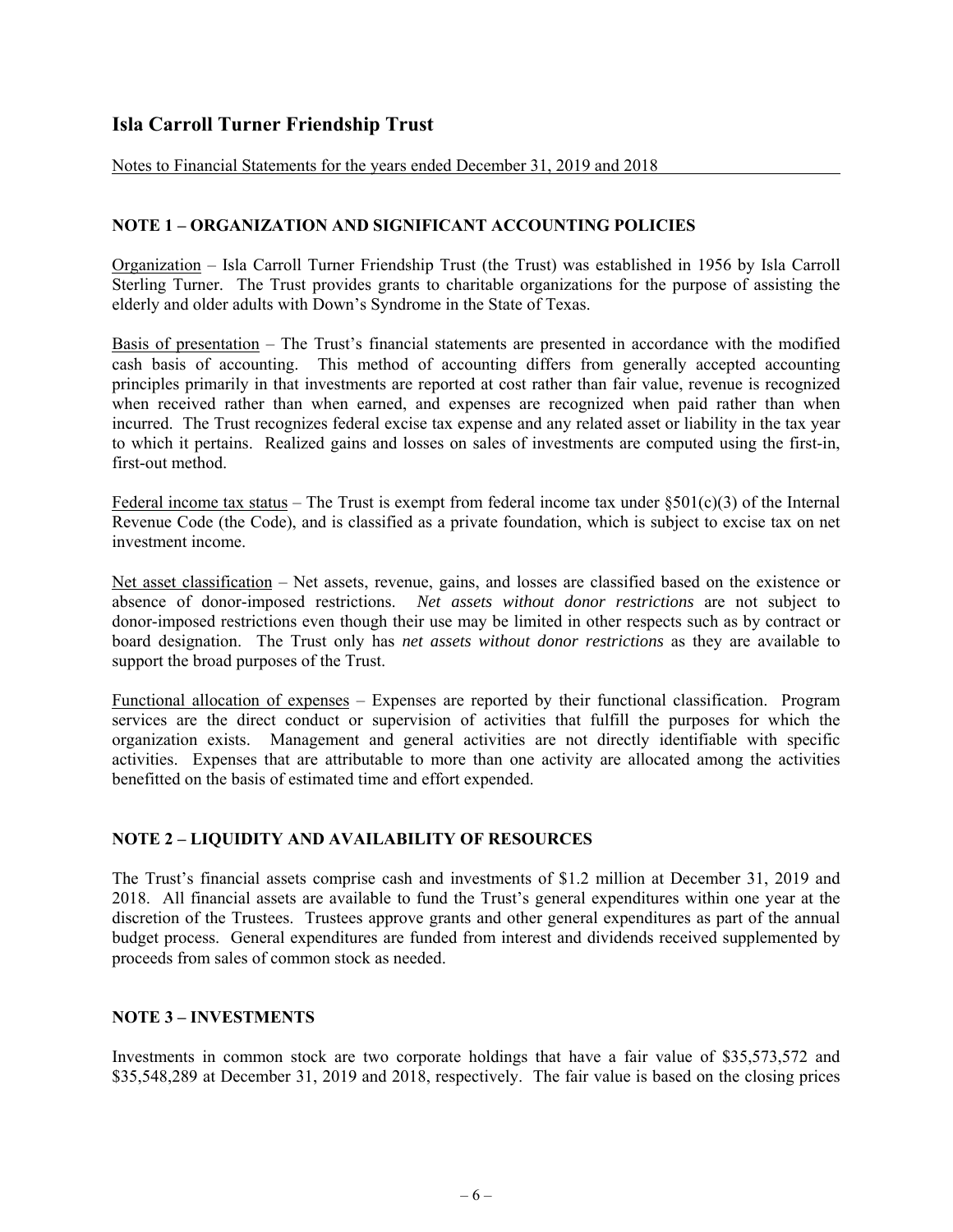reported on the active market on which the individual securities are traded. One of the Trust's two holdings comprise 98% of the total fair value of common stock at December 31, 2019 and 2018.

Investments are exposed to various risks such as interest rate, market and credit risks. Because of these risks, it is at least reasonably possible that changes in the fair value of investment securities will occur in the near term and that such changes could materially affect the fair value amounts in this disclosure.

## **NOTE 4 – FEDERAL EXCISE TAX**

The Internal Revenue Code imposes an excise tax on private foundations equal to 2% of net investment income (principally interest, dividends, and net realized capital gains, less expenses incurred in the production of investment income). This tax is reduced to 1% for private foundations that meet certain distribution requirements. The Trust computed its provision for federal excise tax at the rate of 1% in 2019 and 2018.

Internal Revenue Code §4942 requires that the Trust annually make qualifying charitable distributions of approximately 5% of the fair value of noncharitable assets during the prior year reduced by acquisition indebtedness, if any, with respect to such assets. Such qualifying distributions must be made by the end of the succeeding taxable year in order to avoid the imposition of a 30% federal excise tax on any undistributed income. The Trust is currently in compliance with these provisions and is not subject to this federal excise tax on undistributed income.

The Trust believes that it has appropriate support for the federal excise tax positions taken and, as such, does not have any uncertain tax positions that could result in a material impact on the Trust's financial statements.

## **NOTE 5 – SUBSEQUENT EVENTS**

On March 11, 2020, the Director-General of the World Health Organization declared a pandemic related to the global outbreak of the new coronavirus COVID-19 and on March 13, 2020, a national emergency was declared in the United States. Financial markets have been impacted by fears of the COVID-19 pandemic and a decline in the price of oil. The fair value of the Trust's investments have experienced a significant decline since December 31, 2019. While the Trust expects these events may negatively impact investment return in the future, the financial impact cannot be reasonably estimated at this time.

Management has evaluated subsequent events through September 2, 2020, which is the date that the financial statements were available for issuance. As a result of this evaluation, no other events were identified that are required to be disclosed or would have a material impact on reported net assets or changes in net assets.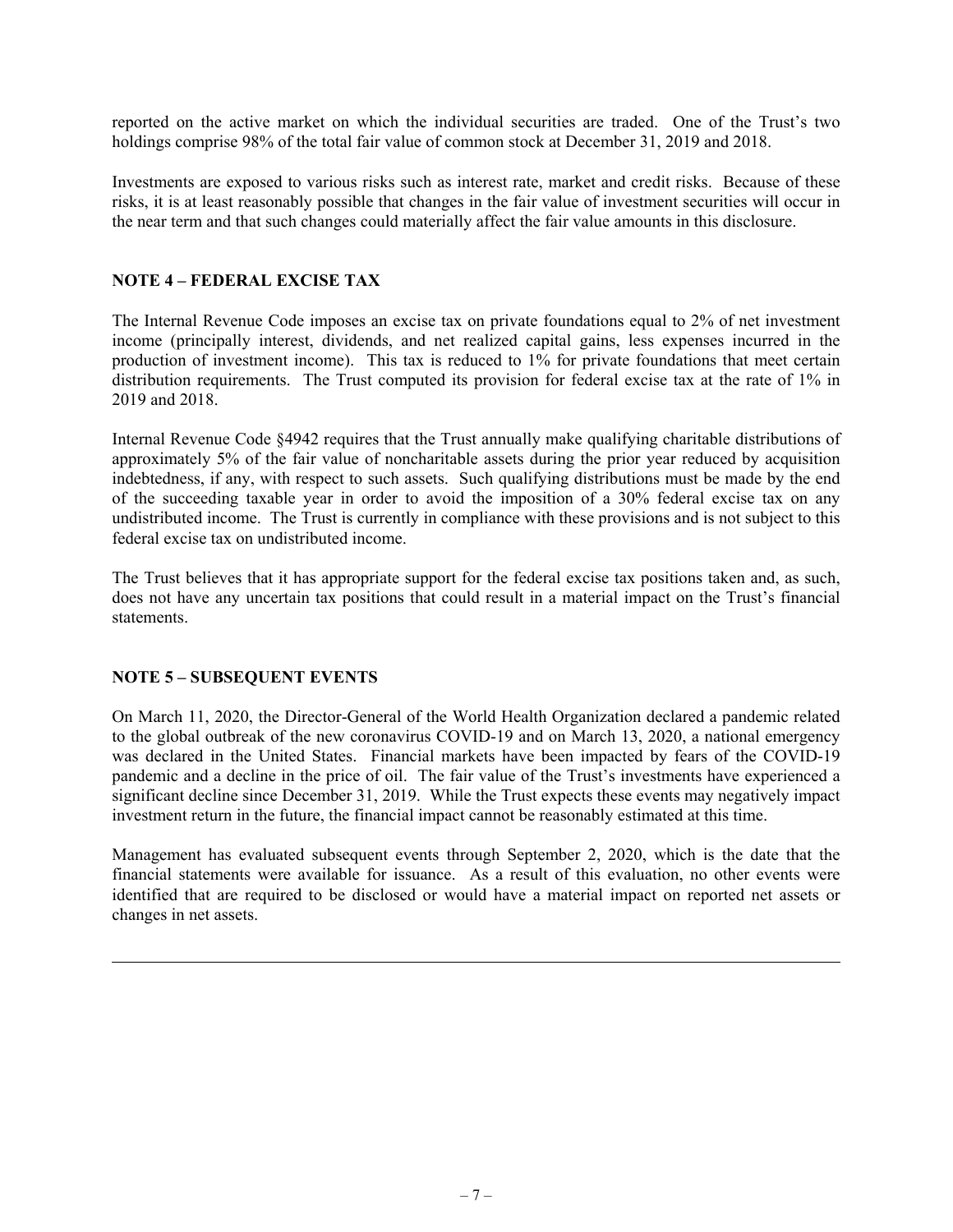Schedule of Grants Paid during the year ended December 31, 2019

| <b>Grantee</b>                                              | <b>Amount Paid</b> |         |
|-------------------------------------------------------------|--------------------|---------|
| <b>Agape Development Ministries</b>                         | \$                 | 50,000  |
| All Saints Catholic Community                               |                    | 50,000  |
| Alzheimer's Association Houston and Southeast Texas Chapter |                    | 50,000  |
| <b>Austin Speech Labs</b>                                   |                    | 15,000  |
| Beacon of Downtown Houston, The                             |                    | 40,000  |
| Brookwood Community, The                                    |                    | 100,000 |
| <b>Bulverde Senior Center</b>                               |                    | 10,000  |
| CanCare of Houston, Inc.                                    |                    | 20,000  |
| Caritas of Austin                                           |                    | 20,000  |
| Catholic Charities of the Archdiocese of Galveston-Houston  |                    | 65,000  |
| Center for Pursuit, The                                     |                    | 50,000  |
| Centro Familiar Cristiano, Inc.                             |                    | 10,000  |
| Chinese Community Center, Inc.                              |                    | 20,000  |
| <b>CHRISTUS Foundation for HealthCare</b>                   |                    | 50,000  |
| Clarewood House                                             |                    | 50,000  |
| Comal County Senior Citizens Foundation                     |                    | 30,000  |
| Daniels Towers, Inc.                                        |                    | 40,000  |
| Easter Seals of Central Texas, Inc.                         |                    | 20,000  |
| Easter Seals of Greater Houston, Inc.                       |                    | 25,000  |
| Evelyn Rubenstein Jewish Community Center of Houston        |                    | 10,000  |
| Family Service Association of San Antonio, Inc.             |                    | 20,000  |
| Family Service Center at Houston and Harris County          |                    | 15,000  |
| Fort Bend Family Health Center, Inc.                        |                    | 20,000  |
| Fort Bend Seniors Meals on Wheels and Much, Much More       |                    | 20,000  |
| Friends for Life                                            |                    | 20,000  |
| <b>Galveston County Food Bank</b>                           |                    | 50,000  |
| Golden Age Hobby House of Houston, Inc.                     |                    | 50,000  |
| Golden Rule Broadcasting                                    |                    | 25,000  |
| Good Samaritan Foundation of Texas, Inc.                    |                    | 60,000  |
| Habitat for Humanity El Paso                                |                    | 15,000  |
| Halo House Foundation (Harris)                              |                    | 25,000  |
| Houston Area Parkinson Society                              |                    | 75,000  |
| Houston Habitat for Humanity (Harris)                       |                    | 70,000  |
| Houston Hospice (Harris)                                    |                    | 50,000  |
| Houston's Amazing Place, Inc.                               |                    | 100,000 |
| <b>Interfaith Caring Ministries</b>                         |                    | 40,000  |
| <b>Interfaith Ministries for Greater Houston</b>            |                    | 60,000  |
| Jasper County Committee on Aging, Inc.                      |                    | 20,000  |
| Marbridge Foundation                                        |                    | 25,000  |
| Meals and Wheels and More, Inc.                             |                    | 10,000  |

*(continued)*